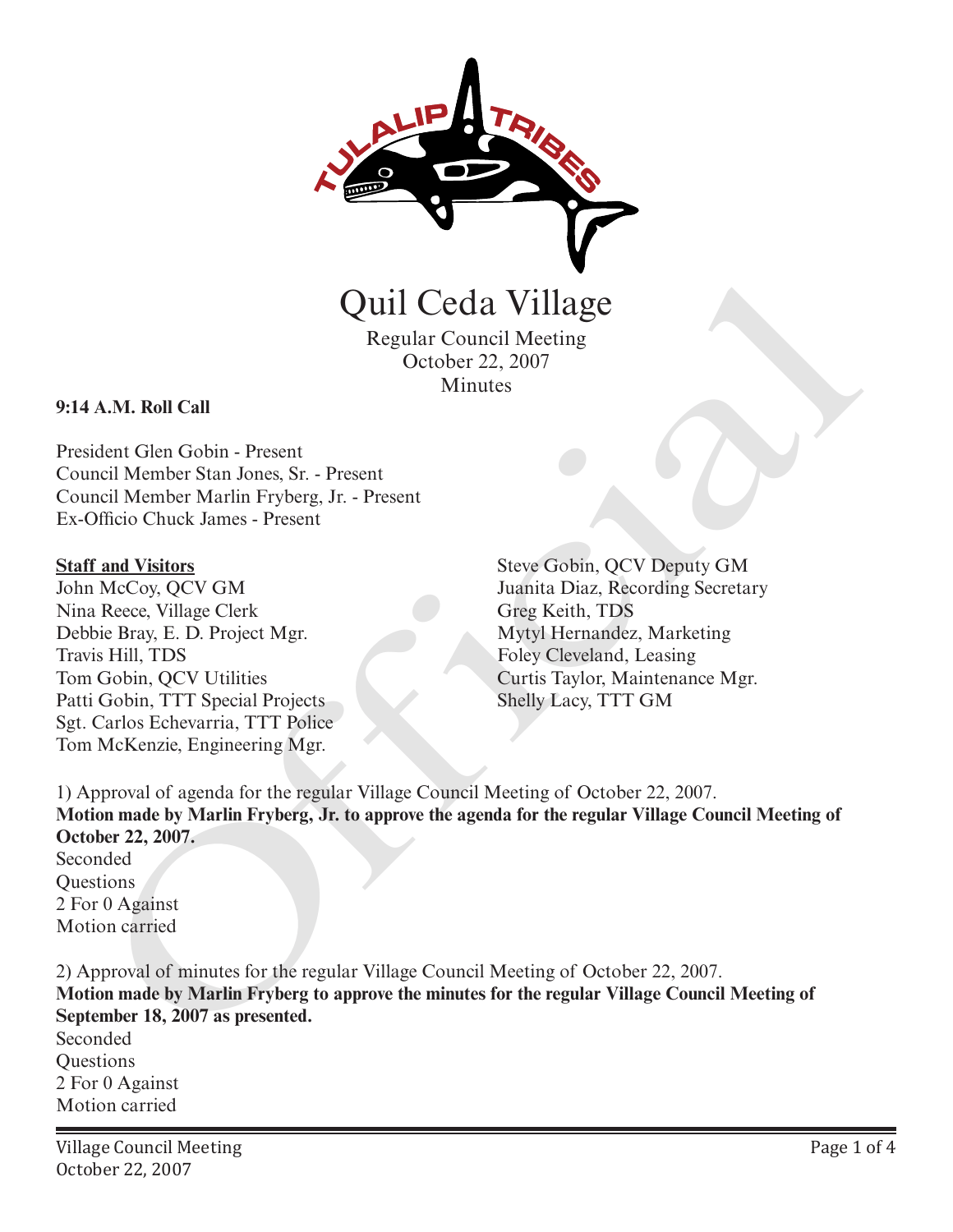# 3) Police Report Discussion: Carlos Echevarria, Glen Gobin

Reported on an incident that happened over the weekend with a car chase that began in Marysville with the suspect dropping his vehicle and fled the scene to Quil Ceda Village. The Village experienced some traffic congestion but with the road blocks and proper traffic control, it was manageable. There continue to be some concerns with the vandalism on the railroad bridge that spans 1-5 near 116th Street. Do the Tribe's officers patrol this area on a regular basis? Yes but visibility could be better if the brush near that area were routinely cut. Staff recommends that some of the shrubbery be cut on the road way and additional lighting be installed. Could additional lighting be placed on the Art Design building? There has been additional lighting installed. Some of the property is owned by a private owner. We need to check the easement and make sure it is being maintained properly.

## **Administration**

**4) Motion made by Marlin Fryberg, Jr to approve Resolution No. 2007-022 transferring money from the tax revenue account at US Bank to the Quil Ceda Village general fund account with First Heritage in the amount of \$431,040.14.**

Seconded Questions: Is this the standard procedure for transferring money? It is. 2 For 0 Against Motion carried

5) FYI-Year to Date Tax & Interest Revenue Handout provided.

# **Amphitheatre**

## **6) Resolution No. 2007-023 directing the Village engineering staff to retain the appropriate firm to design the physical modifications to the Quil Ceda Village Central Plaza.**

Discussion: Tom McKinsey, Glen Gobin, Mytyl Hernandez, Carlos Echevarria, Debbie Bray

PowerPoint presentation: The first recommendation is to move one of the umbrella structures along with moving several of the poles. This would expand the area available for vendors during concerts and festivals. It would make the vendors more assessable to the customers. The existing cedar poles have suffered some damage due to the design. There maybe a way to use a synthetic material for the new poles and design them a little differently to reduce the damage. The next area to address is a permanent stage floor with some storage and a loading dock. This would require some slight realigning of the parking lot curbing to allow the semi-trucks to back in. A small office and artist quarters are needed. There is water, sewer and power but staff would like to bring more power to this side to even out the electrical load during concerts. Handicap accessibility will be improved with the changes. The beautiful brick paver area could host several VIP suites. The ticket booth area should be moved and covered to facilitate a more controlled entry. Council recommends expanding the fence line; looking at the possibility to adding more restrooms on the south side along the covering the rest areas. They would like staff to look at having tribal is omen's parton this area on a regular nasis? yes nut visitomity could be enter it the bruns heare<br>area were poutincly cut. Staff recommends that some of the shrubbery be cut on the roat way and<br>additional lighting be ins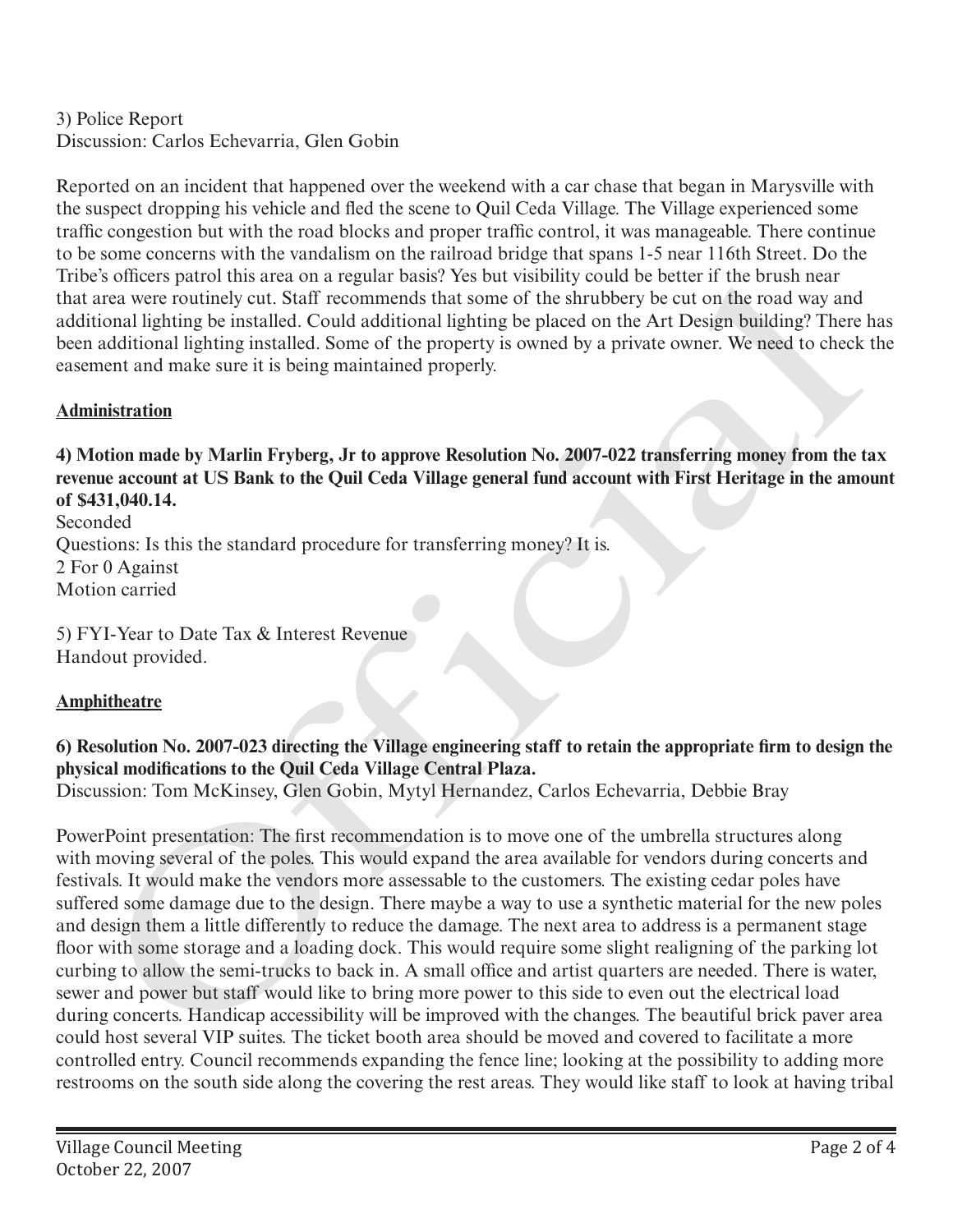construction build the office/artist building. The beer garden needs further evaluation. Council wants to schedule a walk through with vendors and the Central Plaza Manager before other options are considered. Staff will start the design for the scope of work allowed by the Council.

Resolution was not necessary.

## **Tulalip Data Services**

**8) Motion made by Marlin Fryberg, Jr. to approve Resolution No. 2007-024 approving the payment to Wilder Construction in the amount of \$12,376.93 with funding to come from the Economic Development account.** Seconded

2 For 0 Against

Motion carried

Resolution is on hold until the next meeting.

### **Finance**

10) 2008 QCV Budget Review

| conded                                                                                                                                                                                                                                          | Motion made by Marlin Fryberg, Jr. to approve Resolution No. 2007-024 approving the payment to Wi<br>instruction in the amount of \$12,376.93 with funding to come from the Economic Development account |
|-------------------------------------------------------------------------------------------------------------------------------------------------------------------------------------------------------------------------------------------------|----------------------------------------------------------------------------------------------------------------------------------------------------------------------------------------------------------|
| gineering.<br>For 0 Against                                                                                                                                                                                                                     | restions: This is a combined Resolution with the TDS department. Jewel Shakar conducted the civil                                                                                                        |
| otion carried                                                                                                                                                                                                                                   |                                                                                                                                                                                                          |
| Resolution No. 2007-025 approving the payment to Tulalip Construction account for electrical and<br>echanical cost overruns in the amount of \$400,000 from the Tulalip Data Services account.<br>scussion: Travis Hill, Debbie Bray, Tom Gobin |                                                                                                                                                                                                          |
| anged on the Resolution.                                                                                                                                                                                                                        | is is the resolution brought forward from last meeting. The wording on the resolution needs to be                                                                                                        |
| solution is on hold until the next meeting.                                                                                                                                                                                                     |                                                                                                                                                                                                          |
| <u>nance</u>                                                                                                                                                                                                                                    |                                                                                                                                                                                                          |
| 2008 QCV Budget Review                                                                                                                                                                                                                          |                                                                                                                                                                                                          |
| Administration<br>I)                                                                                                                                                                                                                            | \$1,645,533                                                                                                                                                                                              |
| II)<br>Maintenance                                                                                                                                                                                                                              | \$1,303,030                                                                                                                                                                                              |
| Finance<br>III)                                                                                                                                                                                                                                 | \$484,700                                                                                                                                                                                                |
| IV)<br>Human Resources                                                                                                                                                                                                                          | \$255,603                                                                                                                                                                                                |
| Utilities & Environmental Services<br>V)                                                                                                                                                                                                        | \$920,873                                                                                                                                                                                                |
| Law Enforcement<br>VI)                                                                                                                                                                                                                          | \$385,000                                                                                                                                                                                                |
| VII) Capital Items                                                                                                                                                                                                                              | \$1,749,173                                                                                                                                                                                              |
| VIII) Revenue                                                                                                                                                                                                                                   | \$6,099,613                                                                                                                                                                                              |
| <b>Tribal General Fund Support</b><br>IX)                                                                                                                                                                                                       | \$388,696                                                                                                                                                                                                |
| scussion: Glen Gobin, Marlin Fryberg, Jr., Nina Reece, Shelly Lacy, Steve Gobin,                                                                                                                                                                |                                                                                                                                                                                                          |
|                                                                                                                                                                                                                                                 |                                                                                                                                                                                                          |
|                                                                                                                                                                                                                                                 | is needs to be adopted so that this can be voted on in December. These are the Quil Ceda Village                                                                                                         |
|                                                                                                                                                                                                                                                 | vernment departments. The primary funding source is tax revenue. The departments listed above are                                                                                                        |
|                                                                                                                                                                                                                                                 | pported by the tax monies. There is an additional request from the Law Enforcement to provide four                                                                                                       |

This needs to be adopted so that this can be voted on in December. These are the Quil Ceda Village government departments. The primary funding source is tax revenue. The departments listed above are supported by the tax monies. There is an additional request from the Law Enforcement to provide four more officers specifically to the Village. The Hotel will be opening up in 2008 creating more traffic for the existing officers. The primary law enforcement funding is in the administration budget the additional